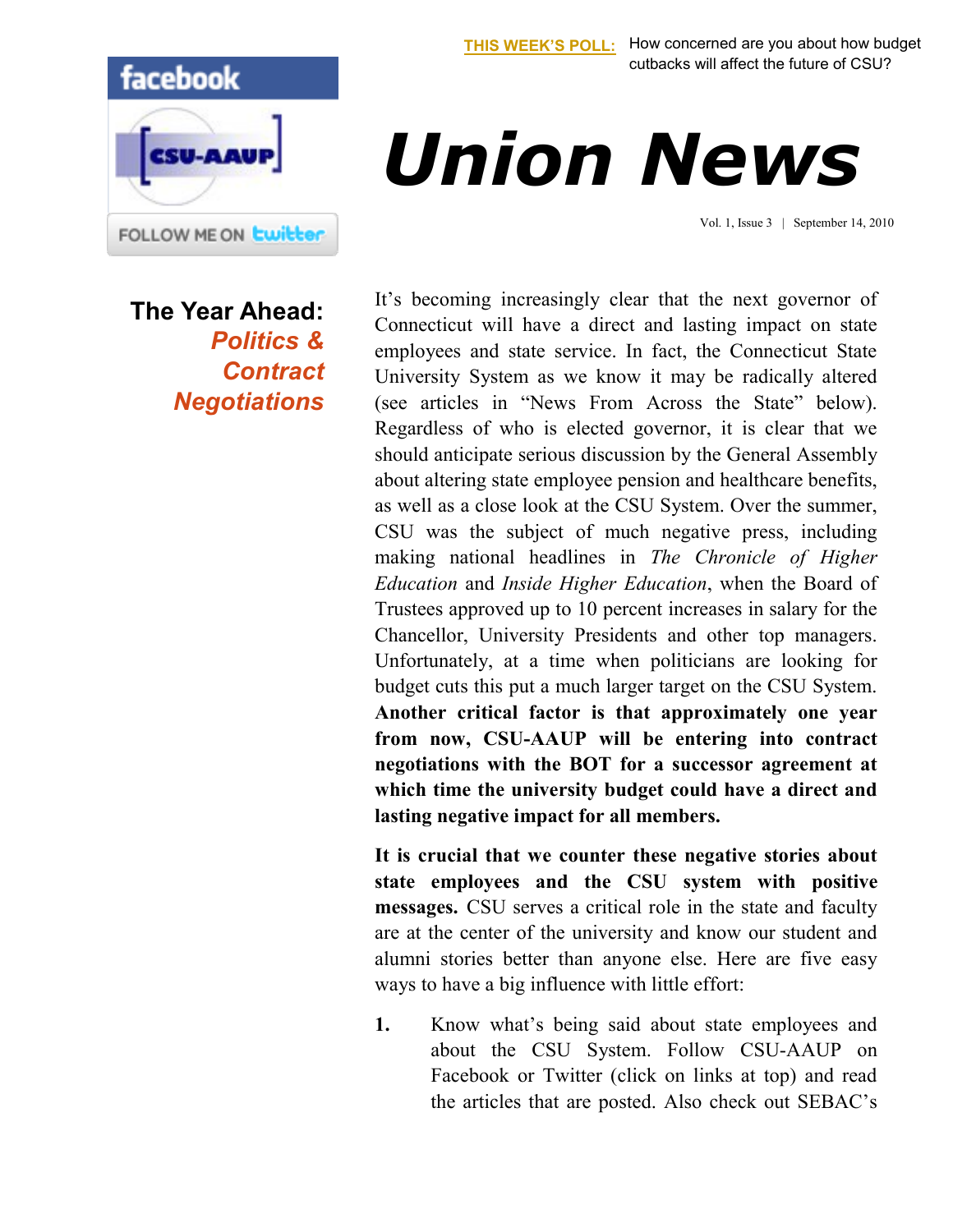website, [www.inthistogetherct.org,](http://www.inthistogetherct.org/) for news that affects all state employees.

- **2.** Don't keep your opinions to yourself. Submit comments to news articles online, write letters to the editor, or email the reporter with follow up story ideas. Share your comments with friends, colleagues, and family.
- **3.** Be "friend" your state representatives or senator (who [are my legislators?\)](http://www.congressweb.com/cweb2/index.cfm/siteid/BGAUP) on Facebook and re-post positive stories about CSU so legislators see them.
- **4.** Encourage your students to get involved and follow ideas 1-3 above. If CSU's budget is cut, there could be layoffs and/or an increase in tuition, both of which will impact students.
- **5.** Build relationships with opinion leaders. Invite a legislator or higher education reporter to be a guest speaker in your class. Offer to lend them your academic expertise.

**National AAUP: Dual Career Appointment Best Practices** Are you and your partner or spouse searching for academic positions in the same area, or even at the same institution? Would you like to know what kinds of dual-career accommodation programs might be available to assist you, or what procedures an institution should follow to best accommodate your partner? If so, the AAUP's newly released "[Recommendations on Partner Accommodation and Dual](http://lyris.eresources.com:81/t/5286975/5600656/1941/0/)  [Career Appointments](http://lyris.eresources.com:81/t/5286975/5600656/1941/0/)" is a must read.

The new recommendations were formulated by the AAUP's Committee on Women in the Academic Profession in view of the increasing likelihood that faculty, especially women faculty, will have domestic partners or spouses who are also academics. The recommendations provide critical guidance on developing sound, equitable policies. In addition, they provide a comprehensive review of the types of partner accommodation programs already available to dual-career academic couples at many colleges and universities.